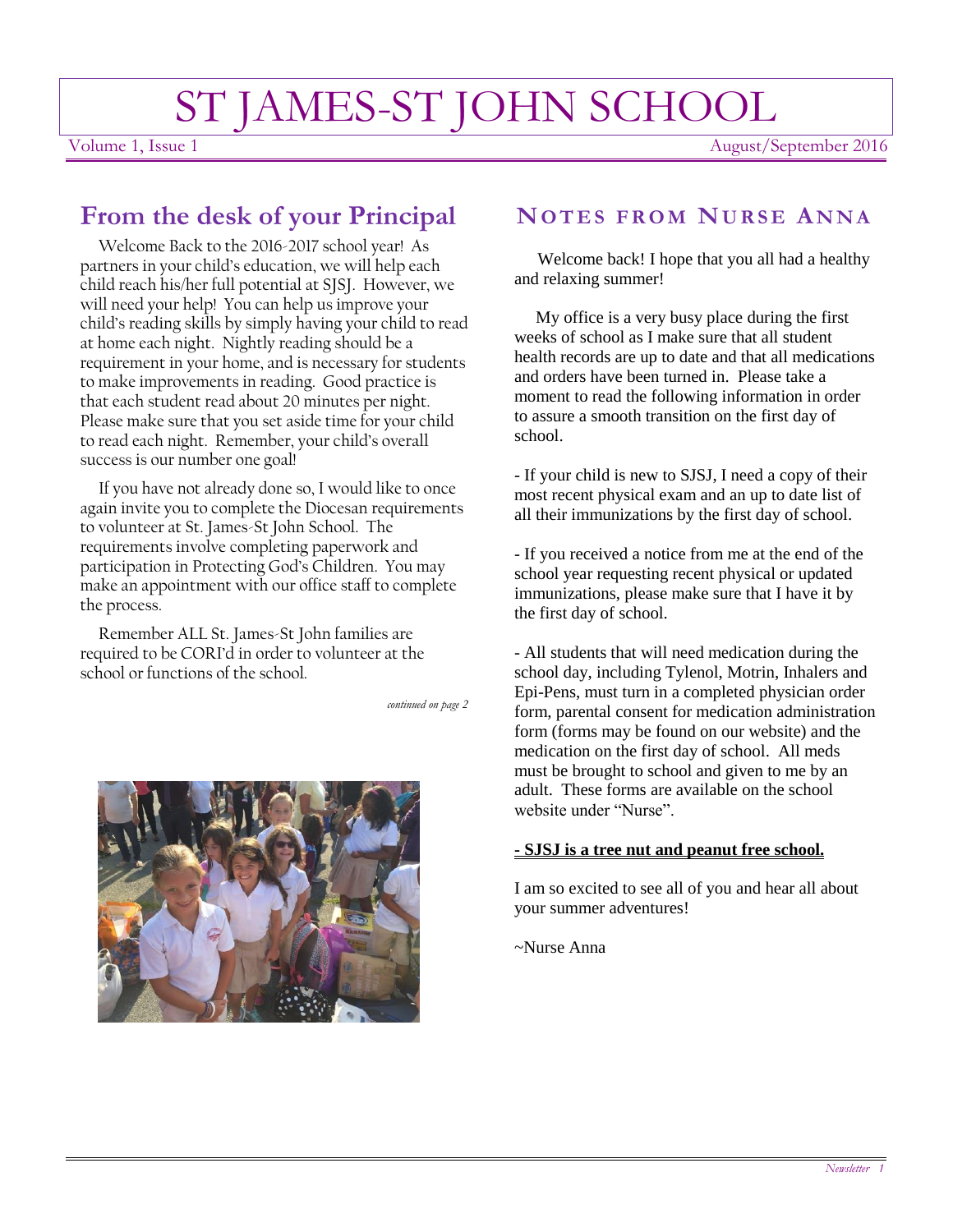The staff and I are so happy to be back, and are working hard to prepare for the children's arrival on August 24, 2016. A special welcome to all of our new families; we are so happy to have you as members of the St. James-St John School Community. I am looking forward to getting to know all of the children and parents during this school year.

 The building has never looked better; a special thanks to Ms Tavares and Mr. Rivet who have worked hard all summer. Thank You!! A special thank you to Mount Carmel Parish and Our Lady of Guadalupe at St James Parish who helped the school with the cost of the tiles in the hallways, they look GREAT!!

 Stay tuned for more information about the great things happening at St. James-St John this year! May Jesus and the Holy Spirit protect and guide the students and staff of St. James-St John School always.

Blessings,

Ms. Raposo.

**PK News**



 Welcome to the 2016-2017 preschool school year! We hope you had a wonderful restful and rejuvenating summer break. We would like to welcome all of our returning preschool students and families with a special greeting to those joining us for the first time.

 Now that school is back in session, there is a lot going on in preschool. The students are settling in to the classroom routine. They are making new friends and finding their way around the class. These first weeks will be spent getting to know names and faces inside the classroom as well as throughout the school. Together we will go over classroom rules and expectations. Don't be surprised if your child returns home exhausted!

 Our daily schedule this year will change a little. We will be separating the students by age for a portion of the school day, allowing us to address the academic needs of each group. An extra classroom Aide has been added to ensure safety at all times.

 We are excited to begin a new school year and look forward to working with you and your children.

## **Kindergarten**

 Our 2016-2017 school year has begun. I am very excited for our upcoming year. I believe that parentteacher relationships are extremely important for maximum school success. Throughout the school year, parents are welcome to email/phone me, send in a note, or visit the school when there are questions or concerns about a student's progress. Please know that I will respond diligently but not during instructional time. I will respond after instructional hours either before or after school and/or lunch time. I consider it a great privilege and responsibility to be your child's teacher and I look forward to meeting with all parents.

## **Grade 1**

 The bell has rung and school has begun!! Where did the summer vacation go--but we still have more summer to come. I would like to extend a happy welcome to all my new first graders, especially Maria and Jamahl who have joined our St. James St. John family. I would also like to extend a warm welcome to their families too. So let's begin--lets open the books, open our hearts and minds, renew old friendships, and make new ones with a year that is filled with fun and learning.

### **Grade 2**

Welcome back to St. James-St. John School. I hope everyone had a wonderful summer. I hope everyone has enjoyed the summer reading book and the summer review packet. I am anticipating a wonderful school year and getting to know my students and their families. The second grade curriculum will include reading, spelling, math, religion, science, and social studies. We will have many fun projects to go along with our lessons. This is also an exciting year for many of our students who will be preparing to receive the Sacraments of Reconciliation and First Communion. I wish you all a happy and prosperous school year.

## **Grade 3**

 Welcome Back from Grade 3! We hope everyone had a restful summer. We are enjoying coming back together as a class to rekindle old friendships and begin some new ones. We would like to welcome a new student to our class, Timmy Wang. Welcome to the SJSJ family and we hope you have a wonderful year. We will begin our year by completing some Getting-To-Know-You activities and by reviewing some of our  $2<sup>nd</sup>$  grade skills, but it won't be long before we quickly move into our 3<sup>rd</sup> grade material. We have a lot to learn this year! The children will be introduced to textbooks they have never had before in Social Studies and Science. We also have new Vocabulary and Grammar Workbooks that are very challenging for the children. We will work hard this year, but we will learn a lot and have an amazing time doing it!  $3<sup>rd</sup>$  Grade is going to be a lot of fun!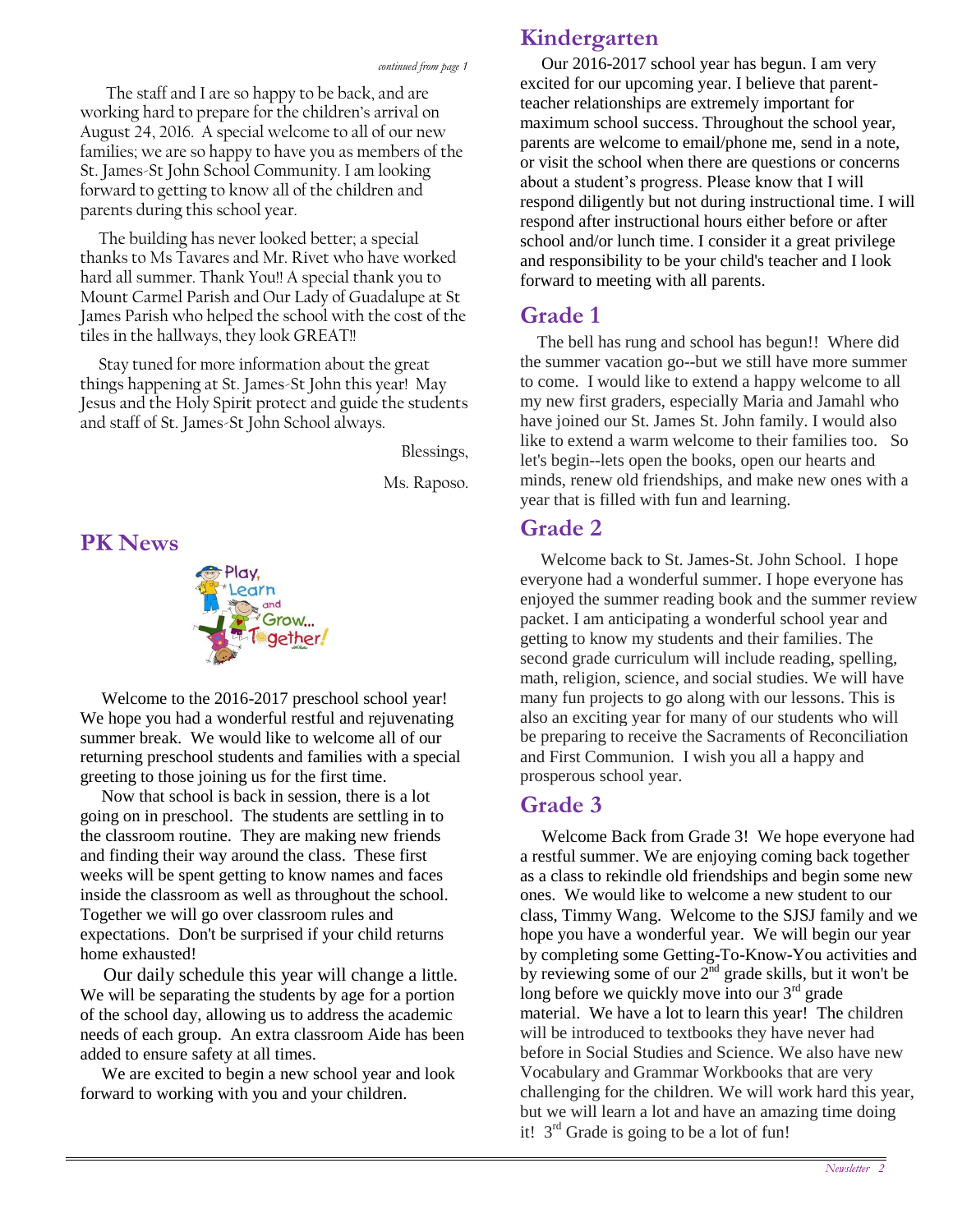## **Grade 4**

COMPUTER GRADES 4-8

 Welcome back! I'm excited to return to school and get started with computer class. During the first few weeks of school, all grades will review internet safety and the features of our Google Chromebooks. I have some exciting lessons planned for this year. Some of the things we will be working on include a digital character scrapbook, a historical journal, creating a floor plan using Google Sheets and creating a comic strip using Google Slides. I hope everyone had a great summer. I look forward to welcoming back our returning students and meeting some new faces.

#### ART AT SJSJ

Welcome back to school and to **Art** class!!! I hope everyone has had a wonderful summer so far and if by chance any of you have been painting, drawing, sketching, crafting, any sort of art, and I know some of you have been this summer, bring in your work so we can see what you have been up to. I and your fellow students would love to see your work.

It is going to be a great year in **Art** at SJSJ School this year. I love the Fall theme for **Art**, full of the vivid fall colors and autumn feeling. I will have some exciting new projects to work on in each grade. We will start off by making our 2016-2017 school year **Art** Folders. It would be great if all of the students could come into the first day of **Art** class with an idea for their folder and therefore get started on drawing it out right away.

Enjoy the rest of your summer and I am looking forward to seeing all of you in the Fall. **Mrs. Wilson - Art Teacher**

## GYM AT SISI

Welcome back! I hope everyone had an amazing summer, I can't believe it's that time again! I am looking to seeing all of the students and meeting all who have joined our SJSJ school family! I can't wait to get back into P.E classes and getting back into running, stretching exercises and plenty of fun games! Bring on another wonderful year.

> God Bless, Mrs. DeMelo

 I am planning on a great start to a great year in Grade 4, and I hope you are too! I would like to point out that this is the beginning of the intermediate grades and academic expectations and responsibilities are very different now, but the students are ready to handle the upcoming challenges. Fun projects and activities will also be a part of the learning process this year, especially in Social Studies.

 One of the new responsibilities that Grade 4 students will take on is the role of "Big Buddy" to a Grade 1 "Little Buddy", something that students really look forward to! Also, to help prepare for this new chapter of school, please remember to review Math facts, especially multiplication facts. Hopefully good progress has been made on the Math review packet. A positive "I can do this" attitude is what is most helpful as this new school year begins!

## **Grade 5**

 Welcome back from your SJSJ 5th grade family! I hope everyone has had an eventful and memory-filled vacation! September will be a transition month for 5th grade as we get used to new expectations and requirements of the class. Students will be introduced to different class resources, our textbooks we will be exploring, and review of my teaching approach. I hope to meet and greet all of our parents at Open House on September 1st at 6pm! Back to school student work will be displayed and our classroom will be open for everyone to view and explore!

 Not only would I like to welcome back our returning 5th graders, but I would like to extend a warm welcome to our 2 new class members, Karly and Jayla! We hope you have found your second family within our school! I am looking forward to a great year!

#### **Grade 6**

Greetings!

 Though the school year is beginning a little....early, there still, nonetheless exists the same excitement that comes with every new school year. The school supplies are purchased, the uniforms are fresh, the sneakers are new, and we all have the expectation of a good year. This past summer was the best of my life, due to a few things. I had some wonderful new experiences with family and friends, and I returned to running, which has given me a real sense of wellbeing that I had missed for a few years. Let's hope I keep it up! Such positive momentum I expect will propel me to give my students their best year yet. I'm ready. I hope you are, too. I look forward to getting to know all the new students and parents, as well as reconnecting with the older versions of last year's students. See you soon!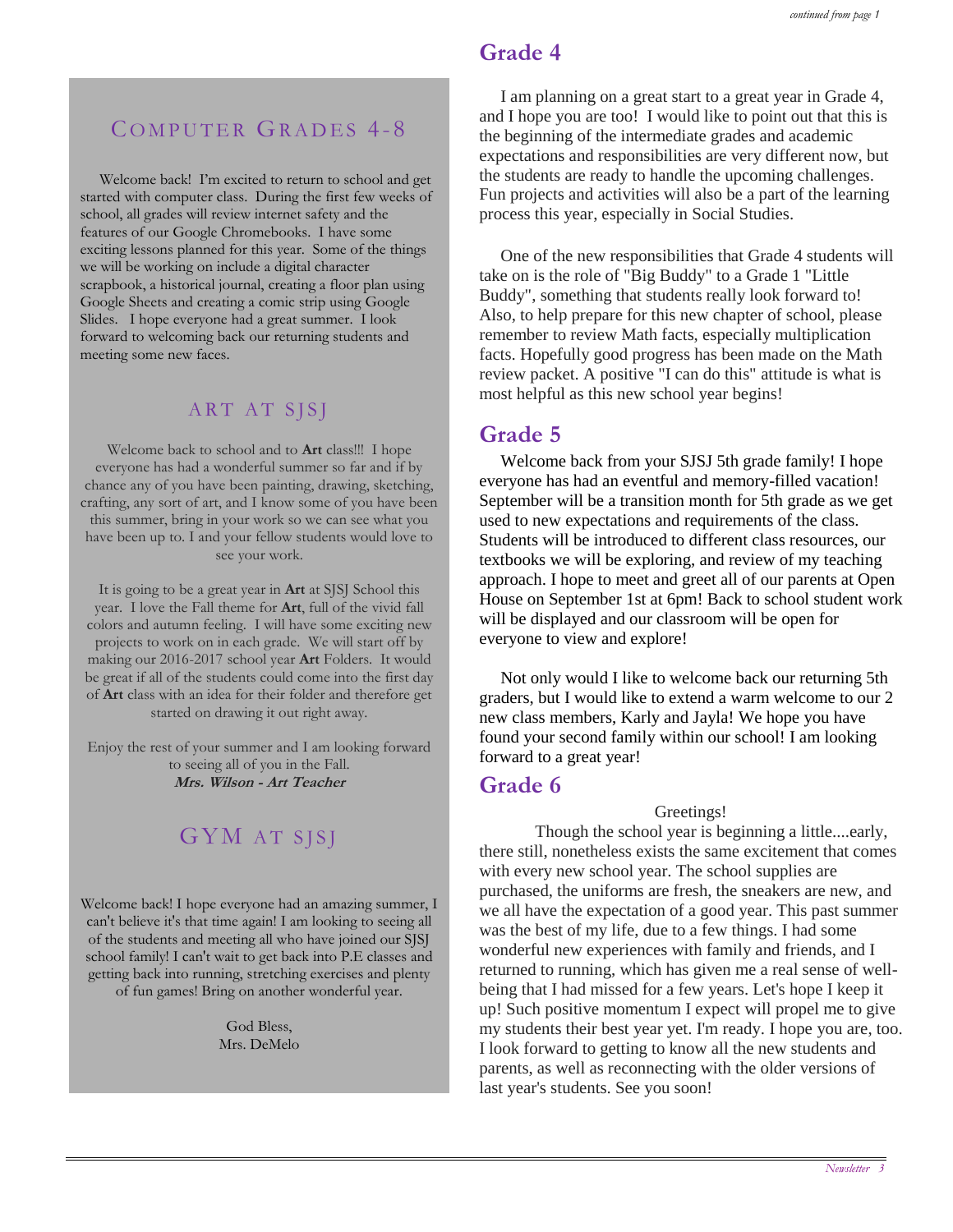## MUSIC AT SISI

 **Welcome Back Everyone**! Even though the weather still feels like summer, the calendar says "We Are Back To School"! I am looking forward to seeing all of you for another great year of music. In addition to reviewing what we have already learned, we have a whole lot of wonderful new things awaiting us in music class this year. We will also be adding a few new instruments to our classroom so get ready for fun!

 In addition to our music class fun, we will also be bringing back our amazing "**Choir**". We had a great turnout last year and are hoping for another wonderful group. If you are a **3 rd through 8th grader** who likes to sing or can play an instrument, we would love for you to join us. No tryouts necessary. **The first "Choir" rehearsal will be Wednesday, 14th** from  $2:30-3:30$ .

 Enjoy your first days back! Looking forward to seeing you all on **September 7th!**

#### SPANISH AT SJSJ



**I am very excited for the new school year! Here's what's planned for the month of September:**

**Days of the Week and Months of the Year:**



**Students will be introduced to Days and Months through songs, games, and a Calendar project.**



**Seasons: Students will learn the seasons and the weather for each season. Article of clothing will also be introduced with seasons.**

#### **Grade 7**

I hope you have enjoyed your summer, I know I have. I am looking forward to seeing all of our returning 7th and 8th graders, meeting the new incoming 6th graders and welcoming the new SJSJ students arriving to our middle school. I will continue to incorporate finance into our math program with the 7th and 8th graders and I am very excited to integrate the new 8th grade algebra books. Students will be creating interactive notebooks in both science and math along with group work and projects throughout the school year. I am excited for another successful year at SJSJ.

#### **Grade 8**

The summer passed very quickly as it always does and I hope everyone had a great vacation. As we look forward to a new school year here is a brief outline for Social Studies and Religion.

#### **Social Studies**

Grade 6 will begin this year's main topic the study of the Ancient World and it civilizations.

Grade 7 starts a two year study of the United States. This will start with the colonization of the New World.

Grade 8 continues its study of the United States as it enters into the years preceding the Civil War. **Religion**

Grade 6 concentrates on the Old Testament and begins with the Creation Stories.

Grade 7 explores the laws and workings of the Church, taking time to explain how Gods laws help us to form a bond with both Him and the entire Church Community.

Grade 8 will be studying the history of the Catholic Church. We will begin with the work of the Apostles and follow the growth of the Church throughout the world.